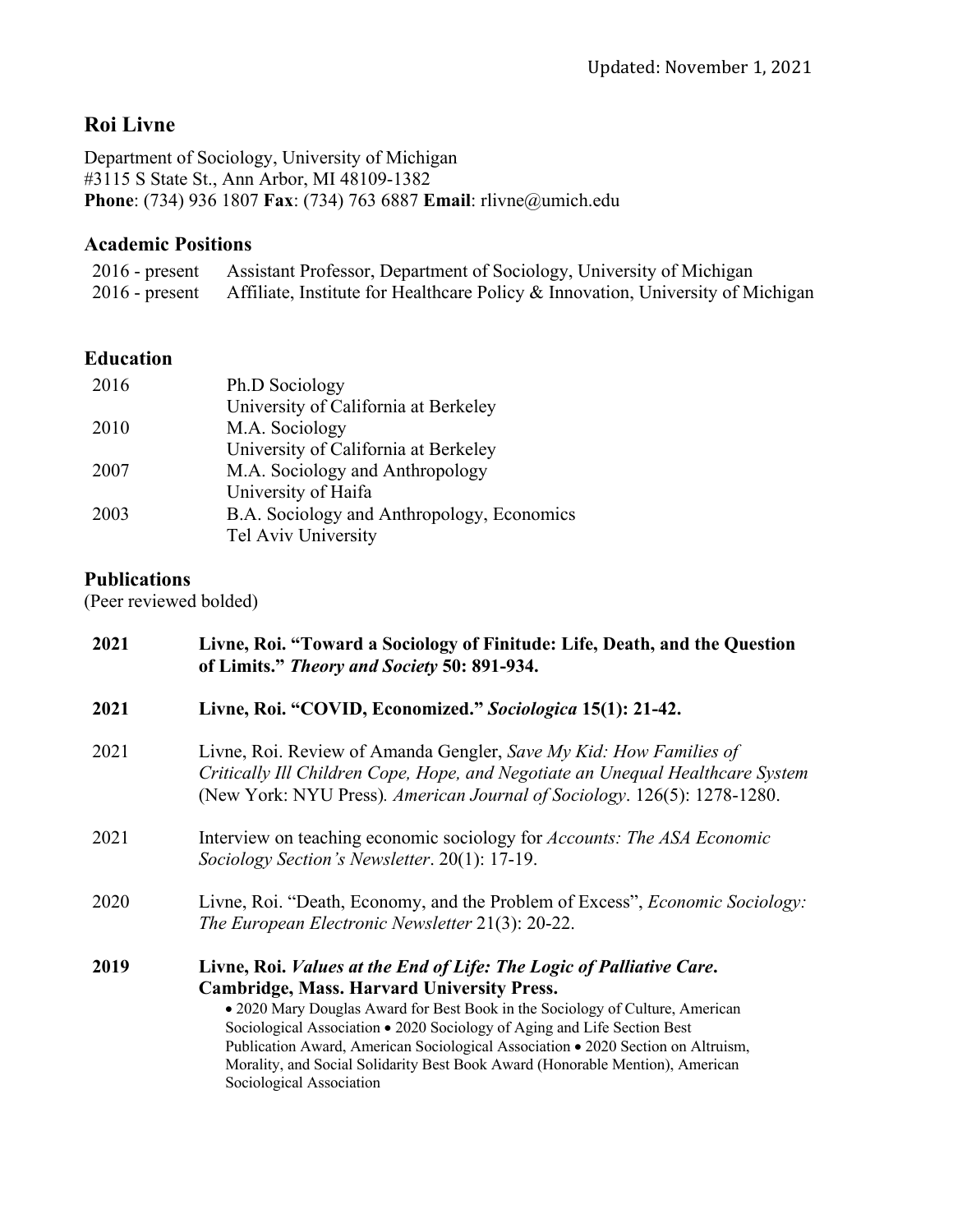|      | Reviewed in American Journal of Sociology, British Journal of Sociology, Canadian<br>Journal of Sociology, CHOICE, Contemporary Sociology, European Journal of<br>Sociology, International Sociology, National Catholic Bioethics Quarterly, Social<br>Forces, Social Service Review, Sociology of Health & Illness                              |
|------|--------------------------------------------------------------------------------------------------------------------------------------------------------------------------------------------------------------------------------------------------------------------------------------------------------------------------------------------------|
|      | "Futures at the End of Life? An Interview on <i>Values at the End of Life: The Logic</i><br>of Palliative Care (Cambridge: Harvard University Press)." Newsletter of the<br>Society for the Advancement of Socio-Economics (with Alaz Kilicaslan),<br>Summer 2019.                                                                               |
| 2018 | Livne, Roi. "In Search of Social Backgrounds." Review Symposium on The<br>Moral Background by Gabriel Abend (Princeton: Princeton University Press,<br>2014). Socio-Economic Review 16(3): 637-641                                                                                                                                               |
| 2017 | Livne, Roi. Review of Alex Broom, Dying: A Social Perspective on the End of<br>Life (London and New York: Routledge). Contemporary Sociology 46(3): 291-<br>293                                                                                                                                                                                  |
|      | Livne, Roi. "Smacking a Cockroach with a Grand Piano." Review of Janet<br>Vertesi, Seeing Like a Rover: How Robots, Teams, and Images Craft Knowledge<br>of Mars (Chicago: University of Chicago Press, 2015). European Journal of<br>Sociology 57(3): 557-562.                                                                                  |
| 2016 | Livne, Roi and Yuval P. Yonay. "Performing Neoliberal Governmentality:<br>An Ethnography of Financialized Sovereign Debt Management Practices."<br>Socio-Economic Review 14 (2): 339-362 (lead author)                                                                                                                                           |
| 2014 | Livne, Roi. "Economies of Dying: The Moralization of Economic Scarcity in<br>U.S. Hospice Care." American Sociological Review 79(5): 888-911<br>• Herbert Blumer Prize, Department of Sociology, UC Berkeley • Ronald Burt Award for Best<br>Student Paper, Economic Sociology Section, American Sociological Association (Honorable<br>Mention) |
|      | Livne, Roi. "Death Interrupted: Contemporary Economies of Death and Dying."<br>Economic Sociology: The European Electronic Newsletter 16(1): 31-34                                                                                                                                                                                               |
| 2013 | Livne, Roi. "Consenting to Die: Economical Subjectivities in U.S. End-of-Life<br>Care." Center for Research on Social Change Working Paper Series. University<br>of California, Berkeley.                                                                                                                                                        |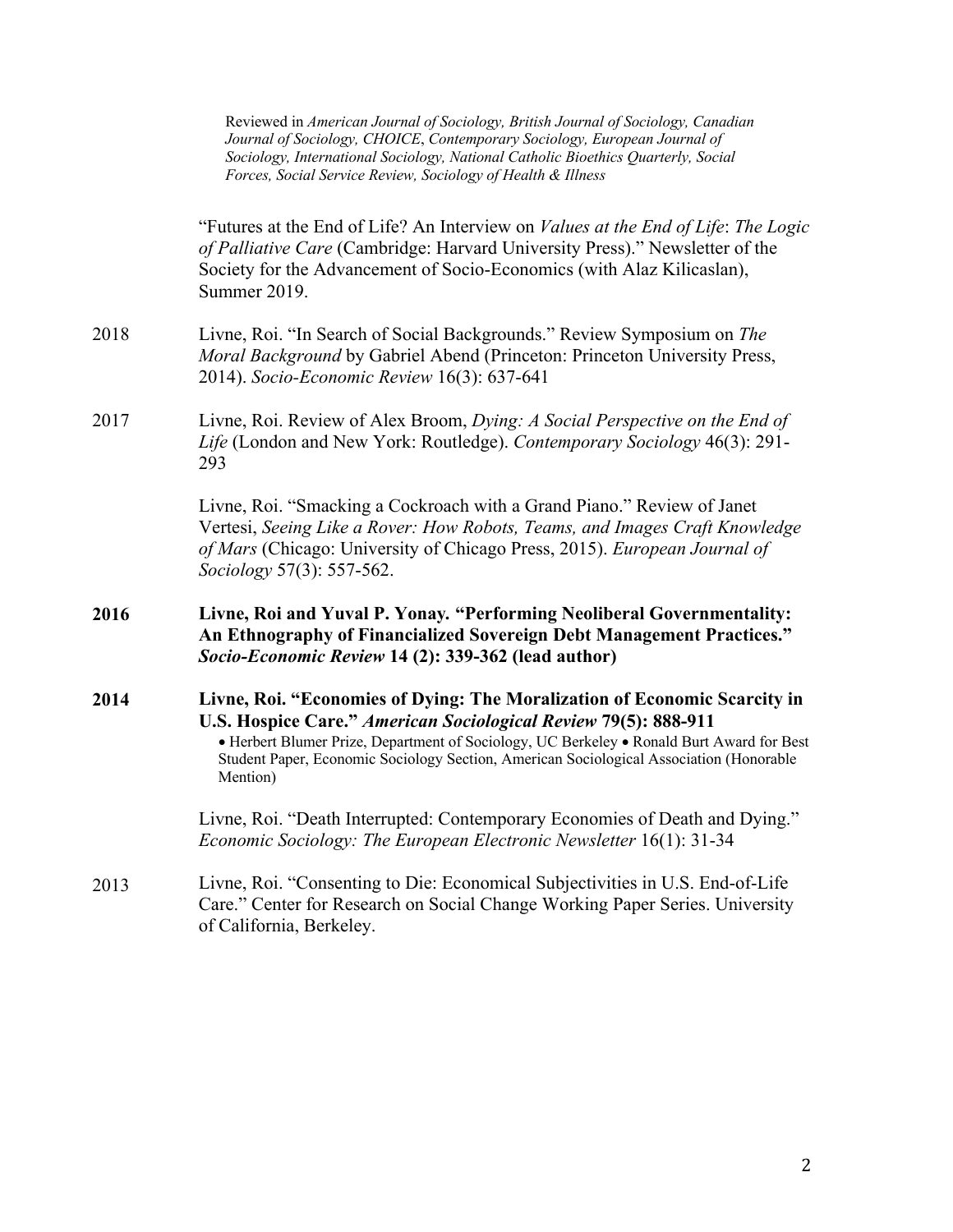# **Work in Progress**

| R&R         | Fourcade, Marion and Roi Livne. "Lost in Translation: The Qualification of<br>Expertise in Courts." |
|-------------|-----------------------------------------------------------------------------------------------------|
| In          | Livne, Roi. The Mirage of Market Prices: U.S. Hospitals and the Cost of                             |
| Preparation | <i>Pricing Care.</i> Book manuscript in progress.                                                   |
| In          | Livne, Roi, Scott Stonington and Zoe Boudart. "The Achromatic Standard:                             |
| preparation | Medical Improvisation During the Early COVID-19 Pandemic."                                          |

# **Invited Talks**

| 2020 | "Values at the End of Life." Internal Medicine Grand Rounds, Beaumont<br>Hospital, Royal Oak, MI                                                                                                               |
|------|----------------------------------------------------------------------------------------------------------------------------------------------------------------------------------------------------------------|
|      | "Values at the End of Life." Keynote Speaker at the Pacific Northwest Palliative<br>Care Association (Cancelled due to COVID-19)                                                                               |
|      | "Values at the End of Life." Center for Ethnographic Research. University of<br>California, Berkeley                                                                                                           |
|      | "Toward a Sociology of Finitude." Center for Culture, Organizations, and<br>Politics. University of California, Berkeley                                                                                       |
|      | "Toward a Sociology of Finitude." UCLA Department of Sociology, Medical<br>Sociology Working Group                                                                                                             |
| 2019 | "Values at the End of Life." Healthy Generations Annual Lecture. School of<br>Social Work, University of Washington                                                                                            |
|      | "Toward a Sociology of Finitude." Symposium in Honor of Margaret Somers,<br>Departments of Sociology and History, University of Michigan                                                                       |
|      | "Values at the End of Life." Institute for Health Policy and Innovation Clinical<br>Scholars Program Seminar, University of Michigan                                                                           |
|      | "Toward a Sociology of Finitude." Morals and Markets Workshop,<br>Massachusetts Institute of Technology                                                                                                        |
| 2018 | "Values at the End of Life." Interdisciplinary Committee in Organizational                                                                                                                                     |
|      | Studies (ICOS) series, Ross Business School, University of Michigan<br>"Values at the End of Life." Colloquium of the Bioethics Program "Bioethics for<br>Breakfast," Michigan State University Medical Center |
| 2017 | "The New Economy of Dying." Colloquium of the Center for Bioethics and<br>Social Sciences in Medicine, University of Michigan                                                                                  |
|      | The Moral Background by Gabriel Abend. Author meets critics session (panelist).<br>American Sociological Association Conference, Montreal, August 2017                                                         |
| 2016 | "Morality in Economization: The Case of the U.S. Movement for End-of-Life<br>Care." Ethics and Economics Conference, Singapore University of<br>Technology and Design-Singapore                                |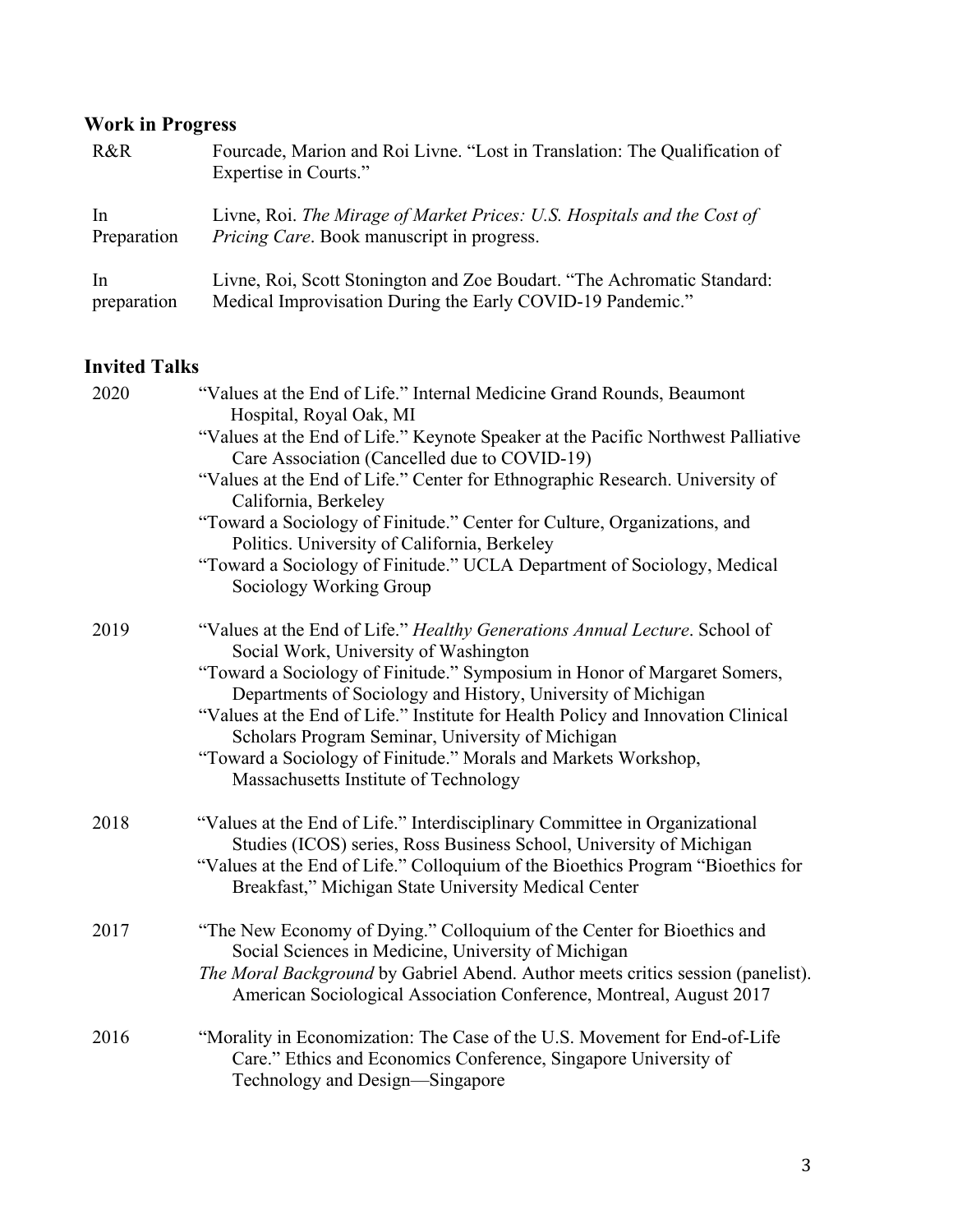|      | "Neoliberal Progressivism? A Story about Economization(s), Life, and Death."<br>Invited Paper on "Economizing Everything" at the Society for the<br>Advancement of Socio-Economics-Berkeley, CA<br>"Ethnographic Methods in Social Work and Social Science" (panelist),<br>Conversations Across Social Disciplines Conference, School of Social Work,<br>University of Michigan                                                                                                                                                                                                                                                                                                            |
|------|--------------------------------------------------------------------------------------------------------------------------------------------------------------------------------------------------------------------------------------------------------------------------------------------------------------------------------------------------------------------------------------------------------------------------------------------------------------------------------------------------------------------------------------------------------------------------------------------------------------------------------------------------------------------------------------------|
| 2015 | "Dying, Economized: Palliative Care and the U.S. Moral Economy of Death."<br>Sociology Colloquium, University of California, Davis<br>"Dying, Economized: Palliative Care and the U.S. Moral Economy of Death."<br>Sociology Colloquium, McGill University<br>"Dying, Economized: Palliative Care and the U.S. Moral Economy of Death."<br>Sociology Colloquium, New York University<br>"Dying, Economized: Palliative Care and the U.S. Moral Economy of Death."<br>Sociology Colloquium, University of Colorado at Boulder<br>Panel Discussant of Janet Vertesi, Seeing Like a Rover: How Robots, Teams, and<br>Images Craft Knowledge of Mars. Berkeley Sociology Forum—Berkeley,<br>CA |
| 2014 | "Dying, Economized: Palliative Care and the U.S. Moral Economy of Death."<br>Sociology Colloquium, University of Virginia                                                                                                                                                                                                                                                                                                                                                                                                                                                                                                                                                                  |
| 2013 | "Consenting to Die: Economical Subjectivities in U.S. End-of-Life Care.<br>Presented at the Research Lecture Series of the Center for Research on Social<br>Change—Berkeley, CA                                                                                                                                                                                                                                                                                                                                                                                                                                                                                                            |
| 2011 | "Economies of Dying: The Moralization of the U.S. Market for Hospice Care."<br>Presented at the Research Lecture Series of the Center for the Study of Social<br>Insurance—Berkeley, CA                                                                                                                                                                                                                                                                                                                                                                                                                                                                                                    |
|      |                                                                                                                                                                                                                                                                                                                                                                                                                                                                                                                                                                                                                                                                                            |

# **Conference Organizer**

2016 "New Political and Moral Economies of Sovereignty." Mini-conference coorganized with Brice Laurant and Benjamin Noël Lemoine, Annual Conference of the Society for the Advancement of Socio-Economics (SASE)

### **Conference Presentation (Selection)**

| 2019 | "Toward a Sociology of Economization: Life, Death, and the Question of<br>Limits." American Sociological Association Conference—New York, NY                                      |
|------|-----------------------------------------------------------------------------------------------------------------------------------------------------------------------------------|
| 2018 | "Care at the End of Life" (discussant). American Sociological Association<br>Conference— Philadelphia, PA."                                                                       |
| 2015 | "In Search of Sovereign Ontologies: State Agency and the Marketization of<br>National Debts" (with Benjamin Lemoine). American Sociological<br>Association Conference—Chicago, IL |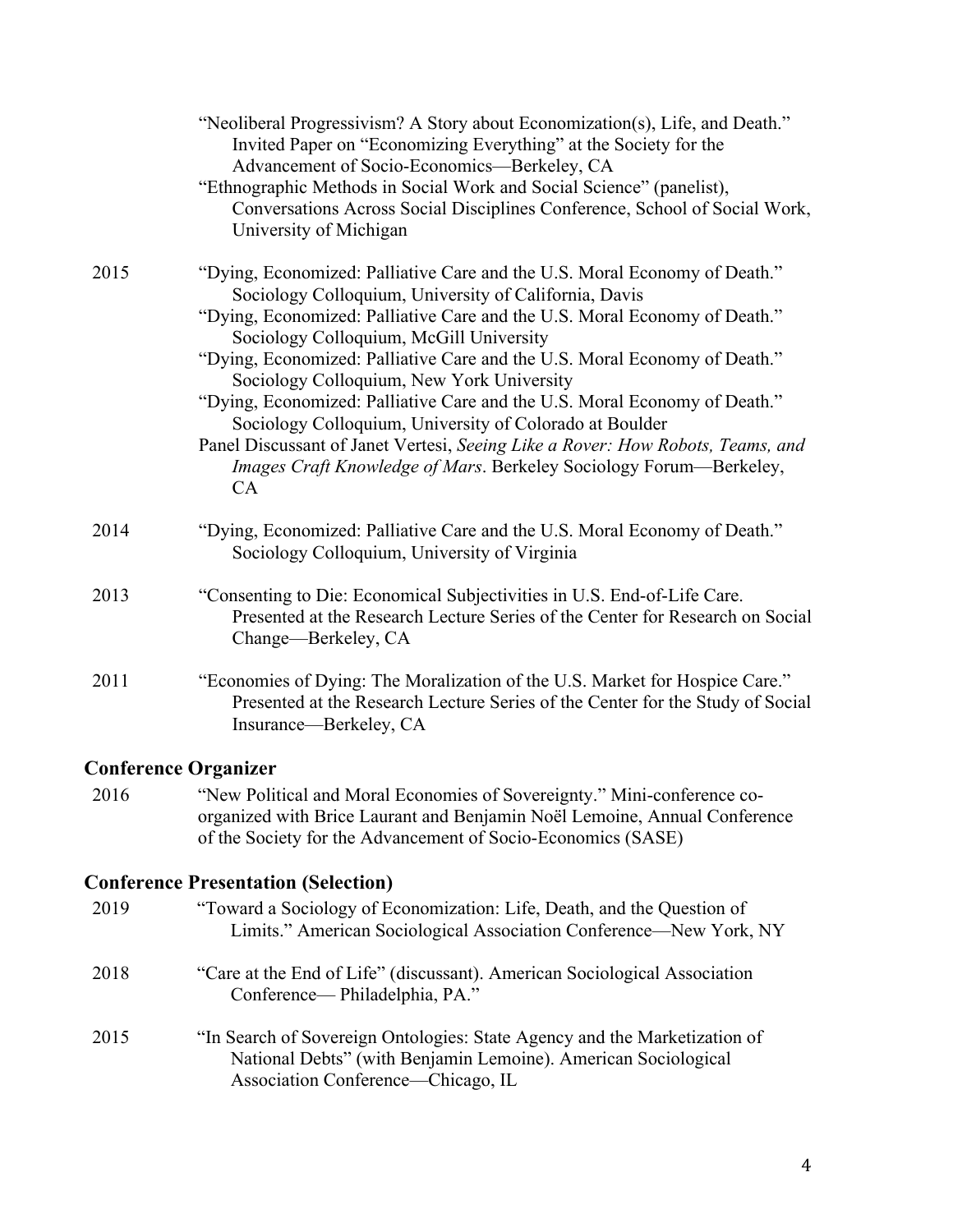| 2014                  | "Economies of Dying: The Moralization of Economic Scarcity in U.S. Hospice<br>Care." Presented at the American Sociological Association Conference—<br>San Francisco, CA.                                                                                                                                                                                                 |
|-----------------------|---------------------------------------------------------------------------------------------------------------------------------------------------------------------------------------------------------------------------------------------------------------------------------------------------------------------------------------------------------------------------|
| 2013                  | "In Search of Sovereign Ontologies: State Agency and the Marketization of<br>National Debts" (with Benjamin Lemoine). Debt, Democracy, Citizenship<br>Workshop-Paris, France<br>"Consenting to Die: Economical Subjectivities in U.S. End-of-Life Care."<br>Presented at the American Sociological Association Annual Meeting-New<br>York, NY                             |
| 2011                  | "Economizing Death: How Death Became an Economic Matter of Concern in<br>the U.S." Presented at the Society for the Advancement of Socio-Economics<br>Conference—Madrid, Spain<br>"Lost in Transaction: Foreign Experts in the U.S. Legal System." (with Marion<br>Fourcade) Presented at the Society for the Advancement of Socio-<br>Economics Conference—Madrid, Spain |
| 2010                  | "Lost in Transaction: Foreign Experts in the U.S. Legal System." (with Marion<br>Fourcade), presented at the Society for the Social Study of Science<br>Conference-Cleveland, OH<br>"Economies of Dying: The Coalescence of Economics and Morality in U.S.<br>Hospice Care," presented at the American Sociological Association<br>Conference-Atlanta, GA                 |
| 2009                  | "Lost in Transaction: Foreign Experts in the U.S. Legal System." (with Marion<br>Fourcade), presented at the American Sociological Association<br>Conference-Atlanta, GA<br>"Lost in Transaction: Foreign Experts in the U.S. Legal System." (with Marion<br>Fourcade), presented at the Social Science History Association Conference<br>Long Beach, CA                  |
| 2007                  | "The State Vs. The People: How a State Became an Economic Actor" (with<br>Yuval P. Yonay), presented at the American Sociological Association<br>Conference— New York, NY                                                                                                                                                                                                 |
| 2006                  | "The State vs. The People: How a State Became an Economic Actor" (with<br>Yuval P. Yonay), presented at the Interim Conference of the European<br>Sociological Association, Economic Sociology Section-Lisbon, Portugal                                                                                                                                                   |
| <b>Courses Taught</b> |                                                                                                                                                                                                                                                                                                                                                                           |

| Soc 815      | Economic Sociology & Organizations Graduate Workshop    |
|--------------|---------------------------------------------------------|
| Soc 800      | Medicine, Aging, Science, and Health Workshop           |
| Soc 575      | The Sociology of Health and Medicine (graduate seminar) |
| Soc $515$    | Economic Sociology (graduate seminar)                   |
| Soc 477, 495 | Death and dying (undergraduate lecture)                 |
|              |                                                         |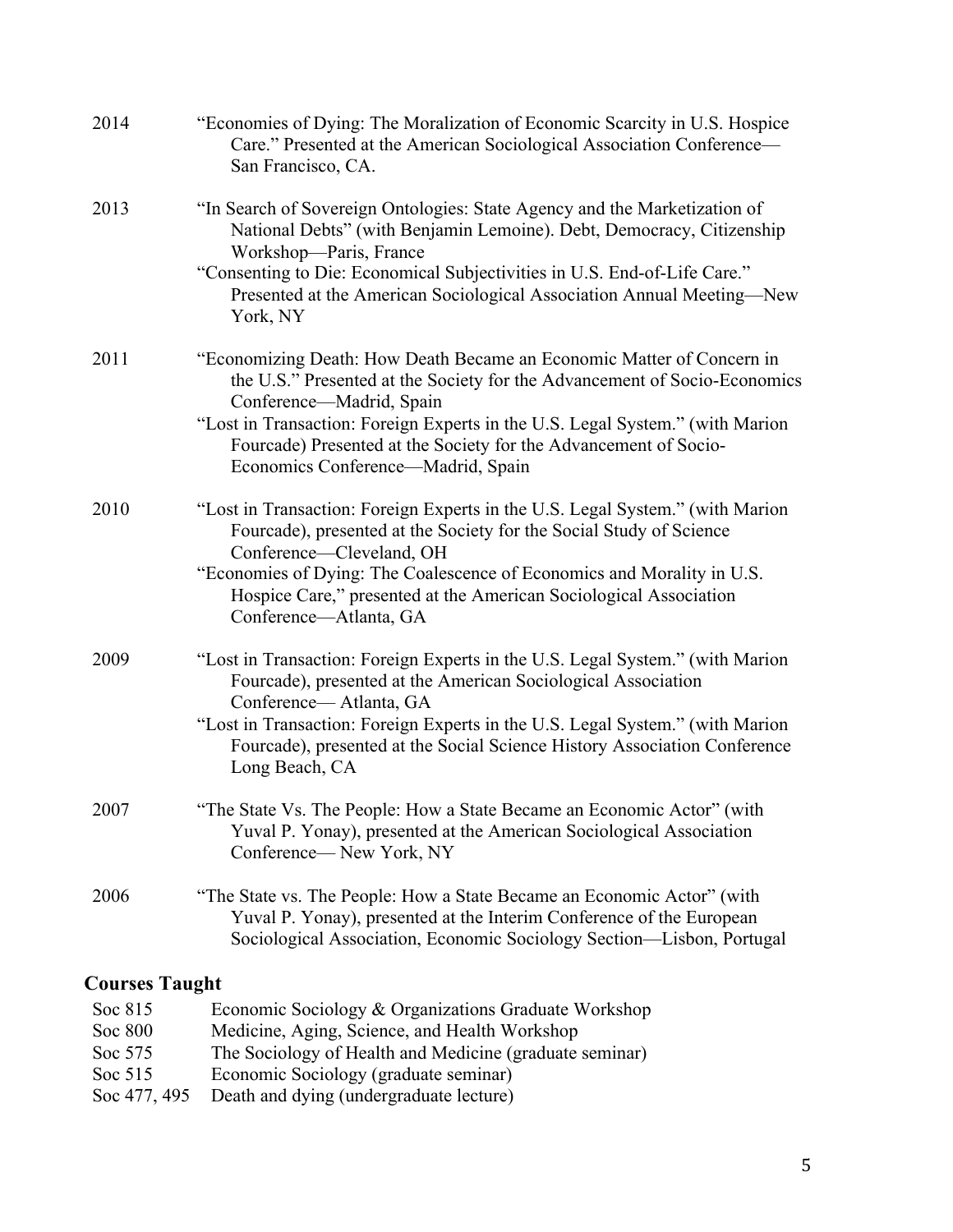| Soc $315$ | Economic Sociology: Money, Markets, and Power (undergraduate lecture) |
|-----------|-----------------------------------------------------------------------|
| Soc 305   | Social Theory (undergraduate lecture)                                 |

#### **Committee Work**

(Year of completion in parentheses, when applicable)

| Ph.D<br>committees                 | Jared Eno, Erin Ice, Lewis Miles, Mrudula Nujella (Ross Business School), Analidis<br>Ochoa, Kelly Russell (2021), Pinar Ustel (acting co-chair), Mira Vale, Katrina<br>Hauschildt (2020) |
|------------------------------------|-------------------------------------------------------------------------------------------------------------------------------------------------------------------------------------------|
| Publishable<br>Paper<br>committees | Aya Waller-Bey (co-chair, 2021), Lewis Miles (acting chair, 2021), Katherine Wright<br>(2020), Mira Vale (2019), Luis Flores (2018)                                                       |
| Graduate<br>Student<br>Advising    | Aya Waller-Bey (co-advisor)                                                                                                                                                               |
| Honors thesis<br>(undergraduate)   | Samuel Greenberg (2020)                                                                                                                                                                   |

#### **Professional Service**

Reviewed articles for: *American Journal of Sociology, American Sociological Review, Anthropology and Aging, Critical Policy Studies, European Journal of Sociology, Journal of Health and Social Behavior, Medical Anthropology Quarterly, Men and Masculinity, Qualitative Sociology, Regulation and Governance, Social Forces, Social Science and Medicine, Socio-Economic Review, Sociological Forum, Theory and Society*

Reviewed books for: *Stanford University Press*

Reviewed promotion/renewal cases for: *The American Bar Foundation*

| 2022            | Chair, Granovetter Award Committee (Best Paper Award by the Economic   |
|-----------------|------------------------------------------------------------------------|
|                 | Sociology Section, American Sociological Association)                  |
| 2021            | Member, Mary Douglas Award Committee (Best Book Award by the Sociology |
|                 | of Culture Section, American Sociological Association)                 |
| $2020$ -present | Council Member, Economic Sociology Section, American Sociological      |
|                 | Association (elected position)                                         |
| $2020$ -present | Member, Executive Committee, Michigan Sociology (elected position)     |
| 2017-present    | Faculty Co-Coordinator, Economic Sociology & Organizations Workshop,   |
|                 | Michigan Sociology                                                     |
| $2019$ -present | Faculty Co-Coordinator, Medicine, Aging, Science and Health (MASH)     |
|                 | Workshop, Michigan Sociology                                           |
| 2019            | Member, Granovetter Award Committee (Best Paper Award by the Economic  |
|                 | Sociology Section, American Sociological Association)                  |